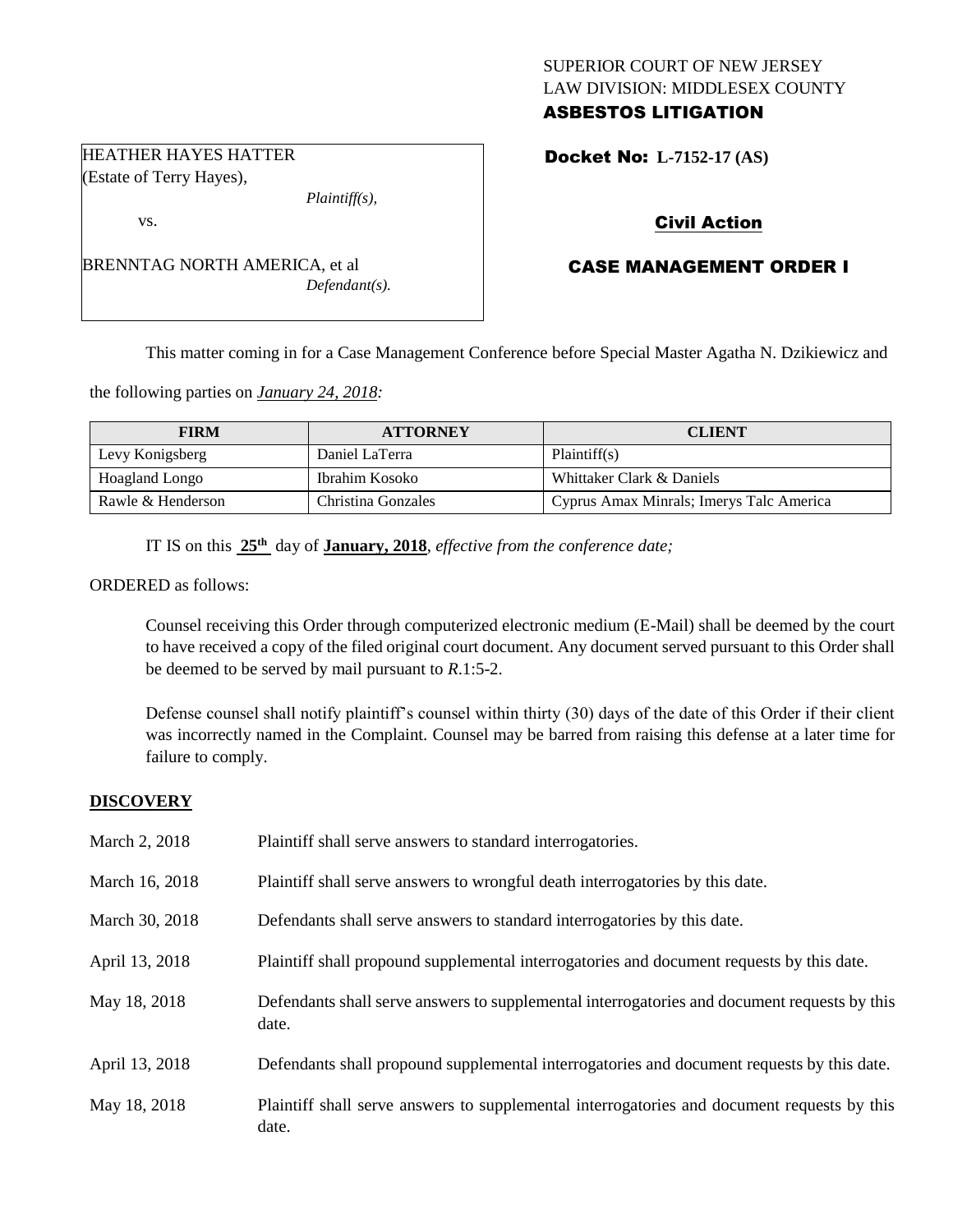- August 17, 2018 Fact discovery, including depositions, shall be completed by this date. Plaintiff's counsel shall contact the Special Master within one week of this deadline if all fact discovery is not completed.
- August 17, 2018 Depositions of corporate representatives shall be completed by this date.

## **EARLY SETTLEMENT**

December 7, 2018 Settlement demands shall be served on all counsel and the Special Master by this date.

### **SUMMARY JUDGMENT MOTION PRACTICE**

- October 19, 2018 Plaintiff's counsel shall advise, in writing, of intent not to oppose motions by this date.
- November 2, 2018 Summary judgment motions shall be filed no later than this date.
- November 30, 2018 Last return date for summary judgment motions.

### **MEDICAL DEFENSE**

- March 2, 2018 Plaintiff shall serve executed medical authorizations (along with answers to interrogatories) by this date.
- March 2, 2018 Plaintiff shall serve a diagnostic medical report and any medical records in plaintiff's possession by this date.
- September 28, 2018 Plaintiff shall serve medical expert reports by this date.
- January 15, 2019 Defendants shall identify its medical experts and serve medical reports, if any, by this date. In addition, defendants shall notify plaintiff's counsel (as well as all counsel of record) of a joinder in an expert medical defense by this date.

#### **LIABILITY EXPERT REPORTS**

- September 28, 2018 Plaintiff shall identify its liability experts and serve liability expert reports or a certified expert statement by this date or waive any opportunity to rely on liability expert testimony.
- January 15, 2019 Defendants shall identify its liability experts and serve liability expert reports, if any, by this date or waive any opportunity to rely on liability expert testimony.

#### **ECONOMIST EXPERT REPORTS**

- September 28, 2018 Plaintiff shall identify its expert economists and serve expert economist report(s), if any, by this date or waive any opportunity to rely on economic expert testimony.
- January 15, 2019 Defendants shall identify its expert economists and serve expert economist report(s), if any, by this date or waive any opportunity to rely on economic expert testimony.

#### **EXPERT DEPOSITIONS**

February 15, 2019 Expert depositions shall be completed by this date. To the extent that plaintiff and defendant generic experts have been deposed before, the parties seeking that deposition in this case must

 $\_$  ,  $\_$  ,  $\_$  ,  $\_$  ,  $\_$  ,  $\_$  ,  $\_$  ,  $\_$  ,  $\_$  ,  $\_$  ,  $\_$  ,  $\_$  ,  $\_$  ,  $\_$  ,  $\_$  ,  $\_$  ,  $\_$  ,  $\_$  ,  $\_$  ,  $\_$  ,  $\_$  ,  $\_$  ,  $\_$  ,  $\_$  ,  $\_$  ,  $\_$  ,  $\_$  ,  $\_$  ,  $\_$  ,  $\_$  ,  $\_$  ,  $\_$  ,  $\_$  ,  $\_$  ,  $\_$  ,  $\_$  ,  $\_$  ,